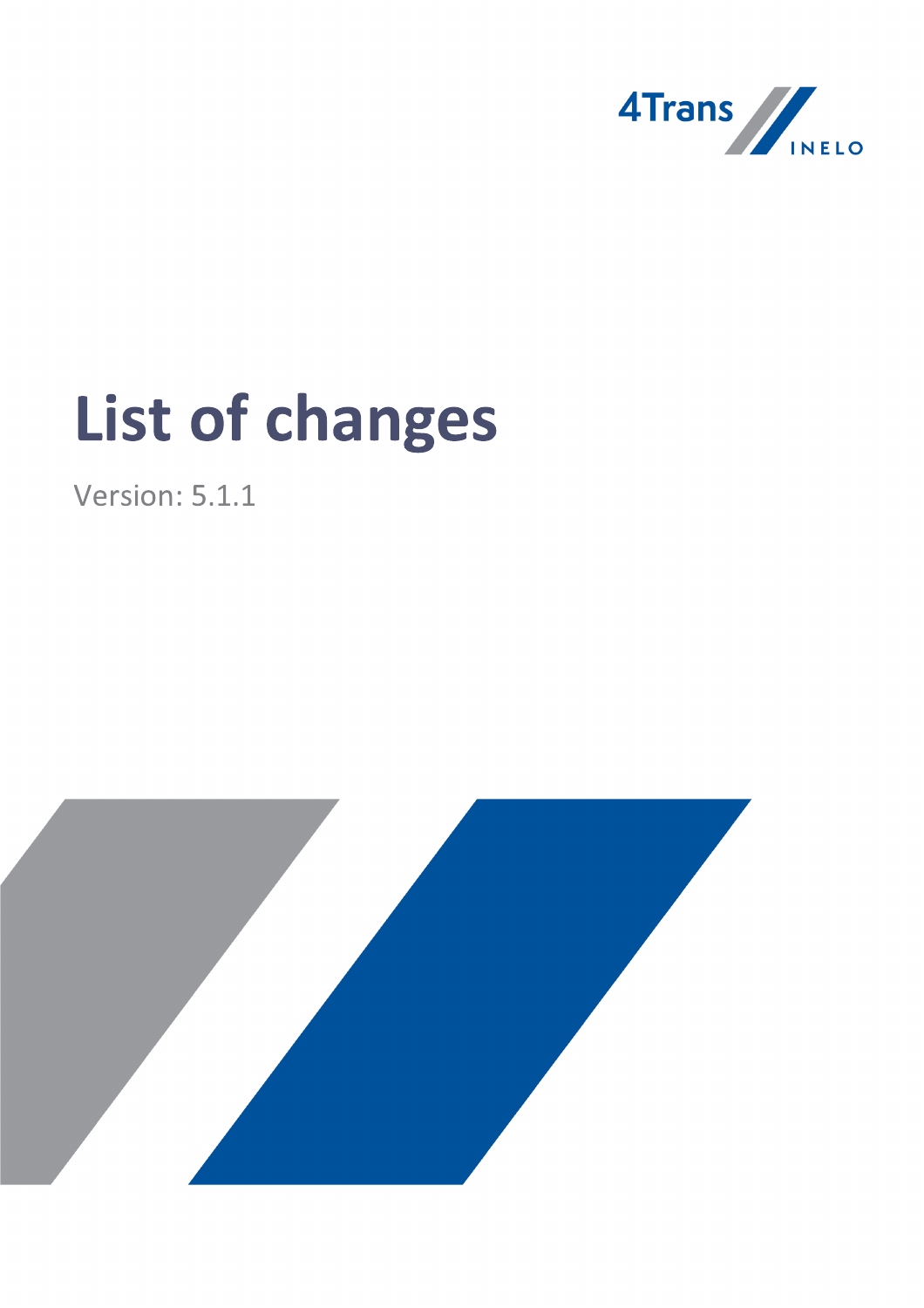

# **TachoScan**

List of changes

#### © 2002 - 2020 INELO Polska Sp. z o.o. All rights reserved

All rights reserved. No parts of this work may be reproduced in any form or by any means - graphic, electronic, or mechanical, including photocopying, recording, taping, or information storage and retrieval systems - without the written permission of the publisher.

Products that are referred to in this document may be either trademarks and/or registered trademarks of the respective owners. The publisher and the author make no claim to these trademarks.

While every precaution has been taken in the preparation of this document, the publisher and the author assume no responsibility for errors or omissions, or for damages resulting from the use of information contained in this document or from the use of programs and source code that may accompany it. In no event shall the publisher and the author be liable for any loss of profit or any other commercial damage caused or alleged to have been caused directly or indirectly by this document.

The program windows (screenshots) shown within this help file can differ in form and contents from the actual program windows. This can be the case especially when the program version differs from the manual version.

Production: INELO Polska Sp.z o.o.

ul. Karpacka 24/U2b 43-300 Bielsko-Biała POLAND www.inelo.pl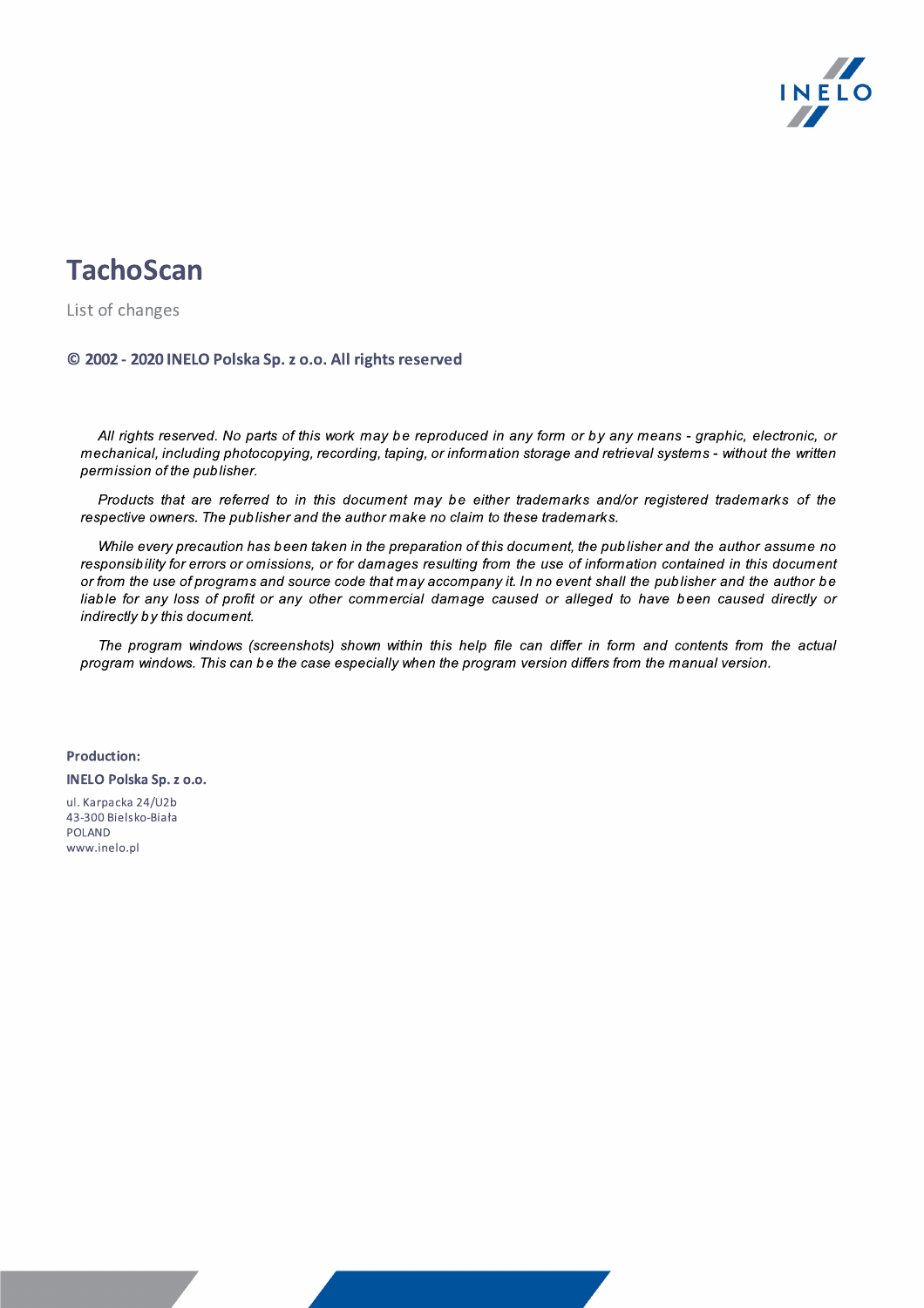## Version 5.1



Changes implemented in this version of TachoScan program:

We prepared support for mobility package.

More information in the TachoScan module list of changes.

### Engine module

#### (5.1.1) Member state

(menu: Basic data -> Employees -> Basic data)

· In the adding/editing a driver, a possibility of choosing the country of the company's place of business was added (Member state).

#### (5.1.1) Optimization

- Support for **MS SQL 2019** was added;
- operation of **SQL Installer** was optimized.

#### (5.1.1) Validation of paths

(menu: Administration panel -> Settings -> Administration panel -> Paths)

· During starting the program and in the path selection window, an automatic validation that checks whether paths predefined in the program require credentials. If they do, a message that you need to enter your credentials and a window in which you have to enter your login and password will pop up.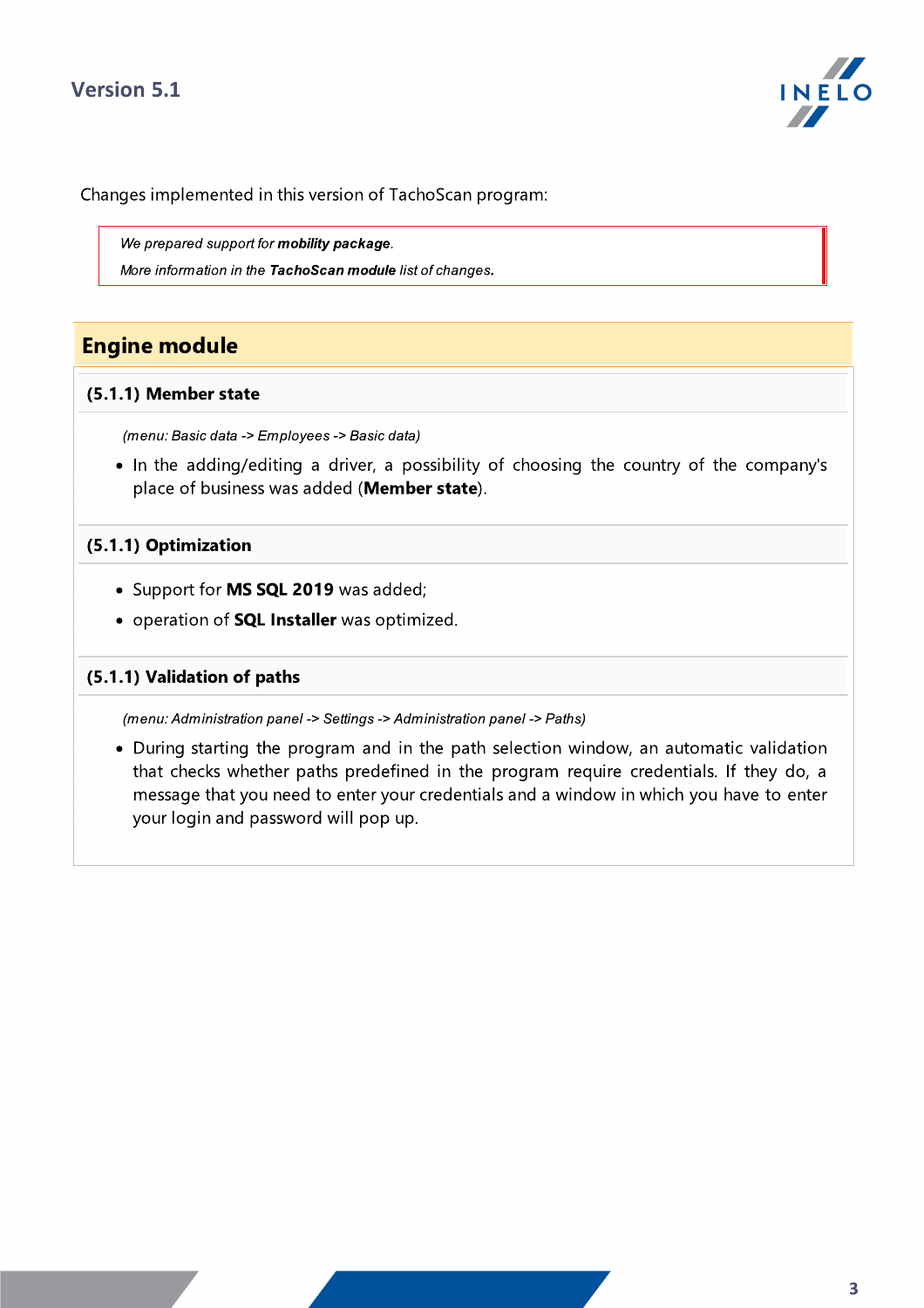

## TachoScan module

#### (5.1.1) Adding absences at the turn of the year

(menu: Reports -> Data continuity calendar)

·A possibility of adding a continuous absense at the turn of the year was added.

#### (5.1.1) Searching for attestations

(menu: Reports -> TachoScan -> Data continuity calendar)

·The mechanism of searching for attestations was optimized.

#### (5.1.1) Place entries

(menu: TachoScan -> Monthly chart)

· Symbols of the countries of starting / finishing an activity are displayed on the monthly chart - it will simplify the verification of new infringements.

## Mobility Package

Changed associated with entering into force of the **mobility package**:

#### (5.1.1) Availability in team

(menu: TachoScan -> View/ edit a day from a driver card window -> Preview and data edition -> Team visualization)

- · A possibility of marking availability in a team, which will not be included in break was added on the daily chart from the driver card;
- a new option **Not included in break** was added for the availability in team in the context menu.

(menu: TachoScan -> TachoScan -> Weekly chart and Monthly chart)

· marking availability in team that is not included in break was added on daily, weekly and monthly charts.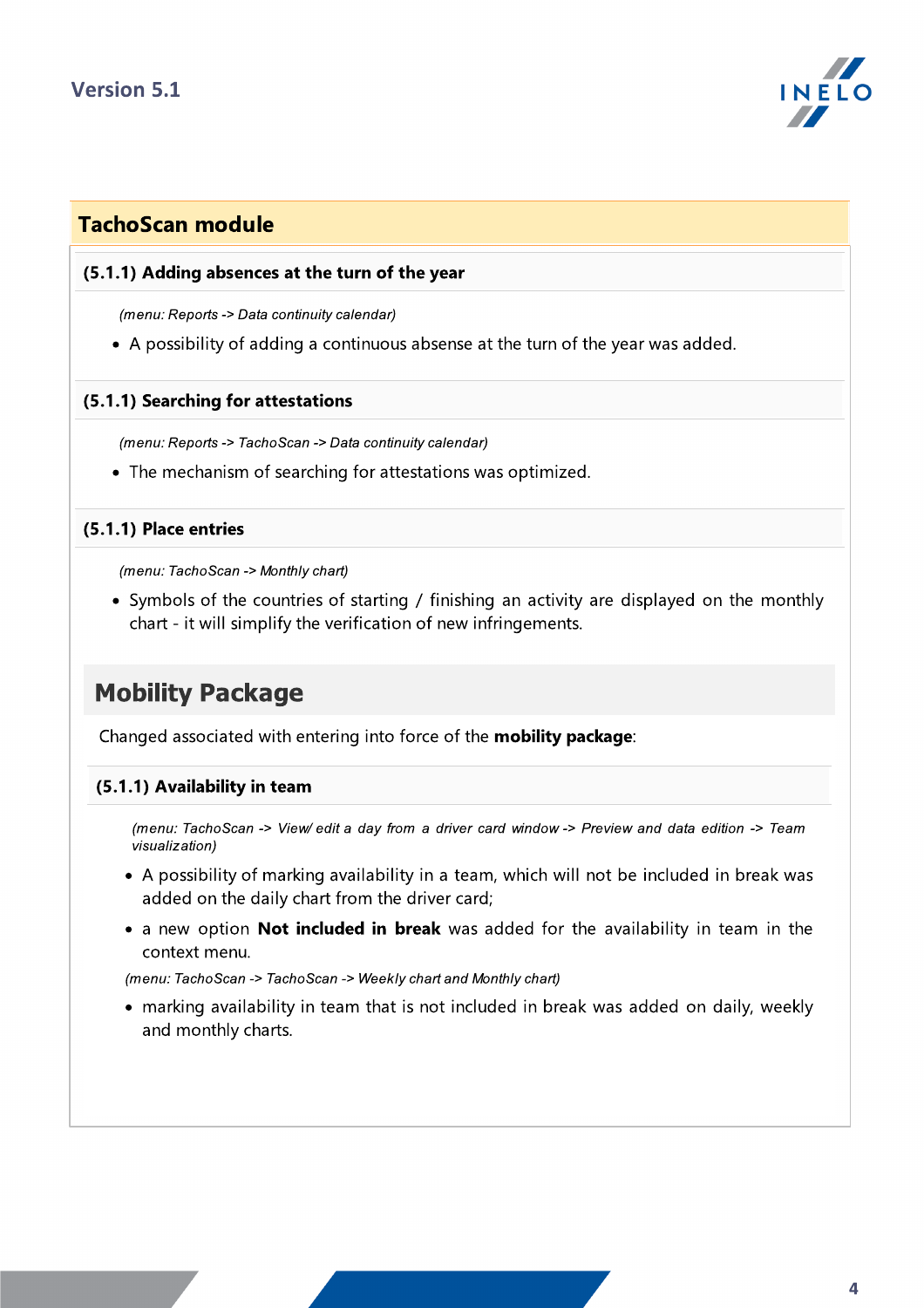

#### (5.1.1) Two reduced weekly rests abroad

· By way of derogation, a driver who realizes international transport operations of goods may use two subsequent reduced weekly rests, providing that in the period of the following two weeks they will take two regular weekly rests.

(menu: Basic data -> Settings -> TachoScan -> Infringements - Analysis)

· <sup>A</sup> new option: Check location from GNSS and place entries in the analysis of two consecutive reduced weekly rest periods was added;

(menu: TachoScan -> Weekly chart oraz Monthly chart)

· displaying the compensation for the two reduced weekly rests was added on the weekly and monthly charts.

(menu: TachoScan -> Driver's available working time)

- The program includes two reduced weekly rests abroad in analysis in **Driver's available** working time tab;
- · if there were two reduced weekly rests during the last two weeks, the program will require to take compensation for these reduced rests in the current or following week.

#### (5.1.1) Return to the member state of establishment once every four weeks

· A transport company shall organise drivers' work in such a way as to allow them to return to the member state of establishment or the driver's place of residence for at least one regular weekly rest in every period of four weeks.

(menu: TachoScan -> Driver's infringements)

• A new infringement: No return to member state of establishment for a weekly rest was added.

#### (5.1.1) Weekly rests taken in a vehicle

· Regular weekly rests cannot be taken in a vehicle. They must be taken in an appropriate accommodation place equipped with a proper lodging and sanitary infrastructure.

(menu: TachoScan -> Driver's infringements)

- A new infringement: Re<mark>gular weekly rest taken in a vehicle</mark> was added;
- an infringement: Ca<mark>rd inserted in tachograph during weekly rest</mark> was deleted; (menu: Basic data -> Settings -> TachoScan -> Naruszenia - Analiza)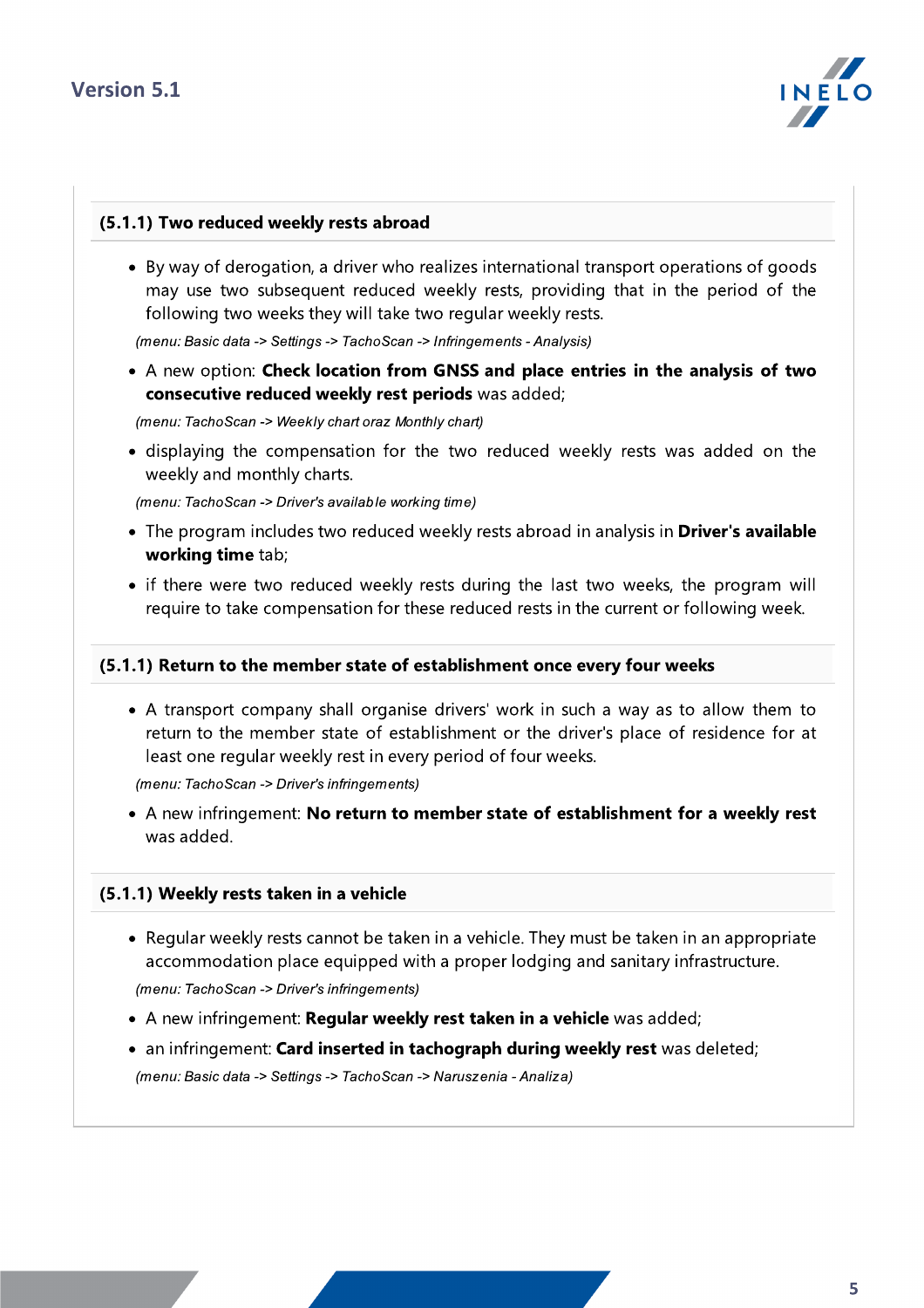

- a new option: Ge<mark>nerate weekly rest in vehicle infringenent</mark> was added; (menu: Basic data -> Settings -> TachoScan -> Infringements - Tolerance)
- · <sup>a</sup> new option: Ignore card inserted in tachograph for <sup>X</sup> minutes at the beginning and at the end of rest was added.

#### (5.1.1) Rests on ferries

· A derogation from Article 8 of Regulation (EC) No 561/2006, which allows a driver to interrupt two times a regular daily and weekly rest taken on a ferry with activities lasting no longer than an hour was added.

(menu: TachoScan -> Weekly chart oraz Monthly chart)

·Marking the weekly rests taken on a ferry was added on the weekly and monthly charts.

#### (5.1.1) Driving home

- ·A derogation from Article  $\sigma(1)$ ,  $\sigma(2)$  and Article  $\sigma(2)$  or Regulation (EC) No 561/2006, which allows a driver to extend daily and weekly drive by one hour directly before a rest in a member state of establishment, or by two hours directly before a regular weekly rest in a member state of establishment, after an additional 30 minute break was added.
- · If a driver extends drive according to the derogation, the infringement of exceeding daily / weekly working time will be shown, but it will be unaccepted by default.
- ·A rest taken too late will also be treated as unaccepted